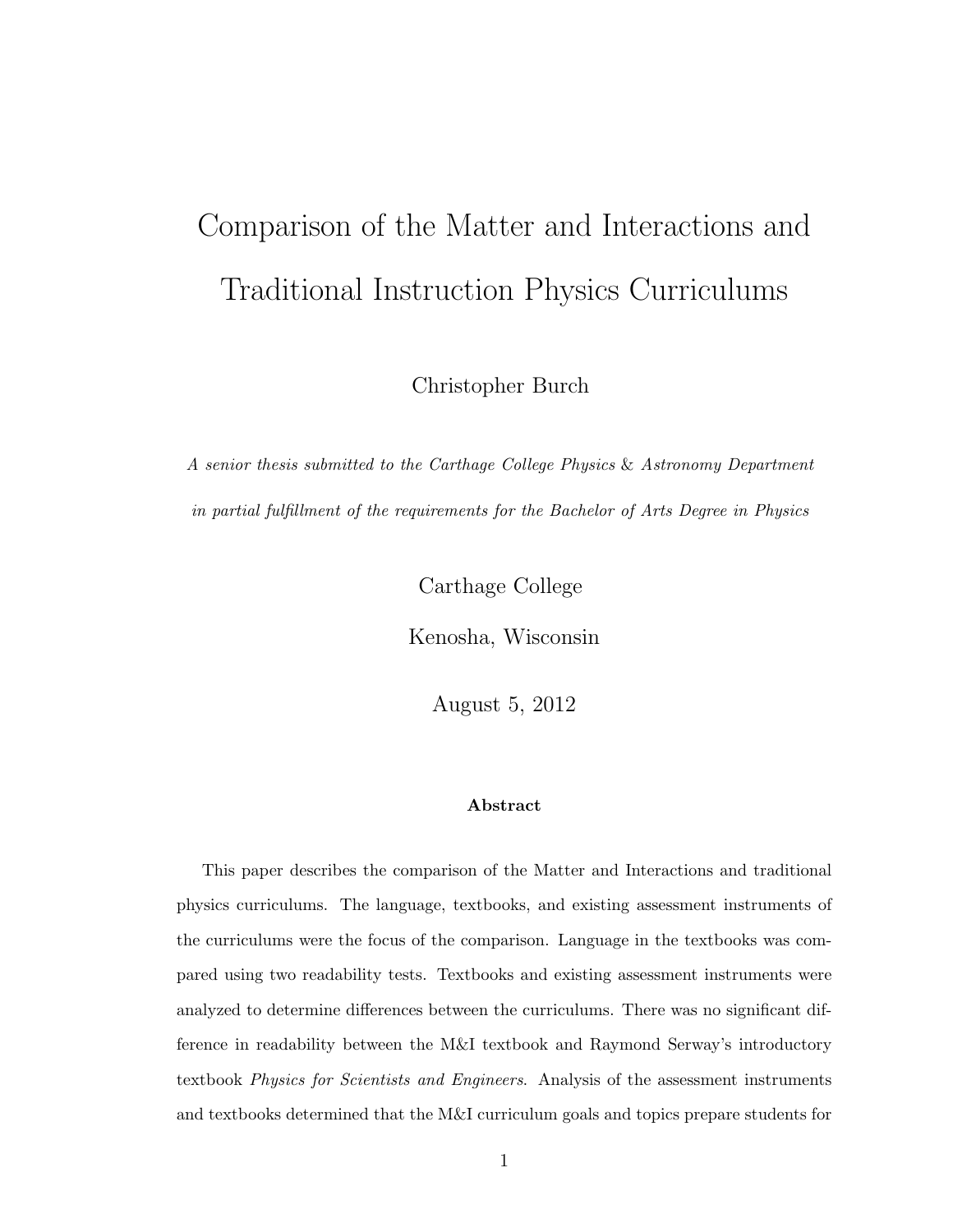further education in physics, whereas Serway's textbook and curriculum better prepares students for other fields in science and engineering.

#### 1 Introduction

Traditionally, physics education research (PER) has been centered on student misconceptions and their tendency to impede learning. The principle message from PER has been the necessity of identifying student misconceptions upon entering physics classrooms and then providing an instructional intervention to eliminate misconceptions.[1] In more recent years work in PER has become diversified to consider additional contributions to learning, such as conceptual understanding, epistemology, problem solving, attitudes, technology, and instructional materials.[2] Research on misconceptions now has become one facet of investigating into conceptual understanding. The epistemology category covers research and theories on cognition in the physics classroom. Problem solving involved studies both on how experts solve physics problems as well as how novices develop problem-solving abilities. Many studies on attitudes have found that students attitudes degrade throughout a physics course and current research on the subject concentrates on how to maintain and improve attitudes throughout those courses. The use of technology in instruction has been explored through programs such as WebAssign, published online recourses like Mastering Physics, PHETs, Kahn academy, and others. Various instructional materials have also been studied and developed through research, including JITT, Peer Instruction, and on a broader scale, the Matter and Interactions curriculum.[2]

In performing PER conceptual understanding, problem solving, and attitudes, the first task is to articulate a question related to the learning and teaching of physics, and the second is to develop assessment instruments that address the question. Problem solving is a major focal point of PER, and a principle investigation approach is the degree of expertise assessments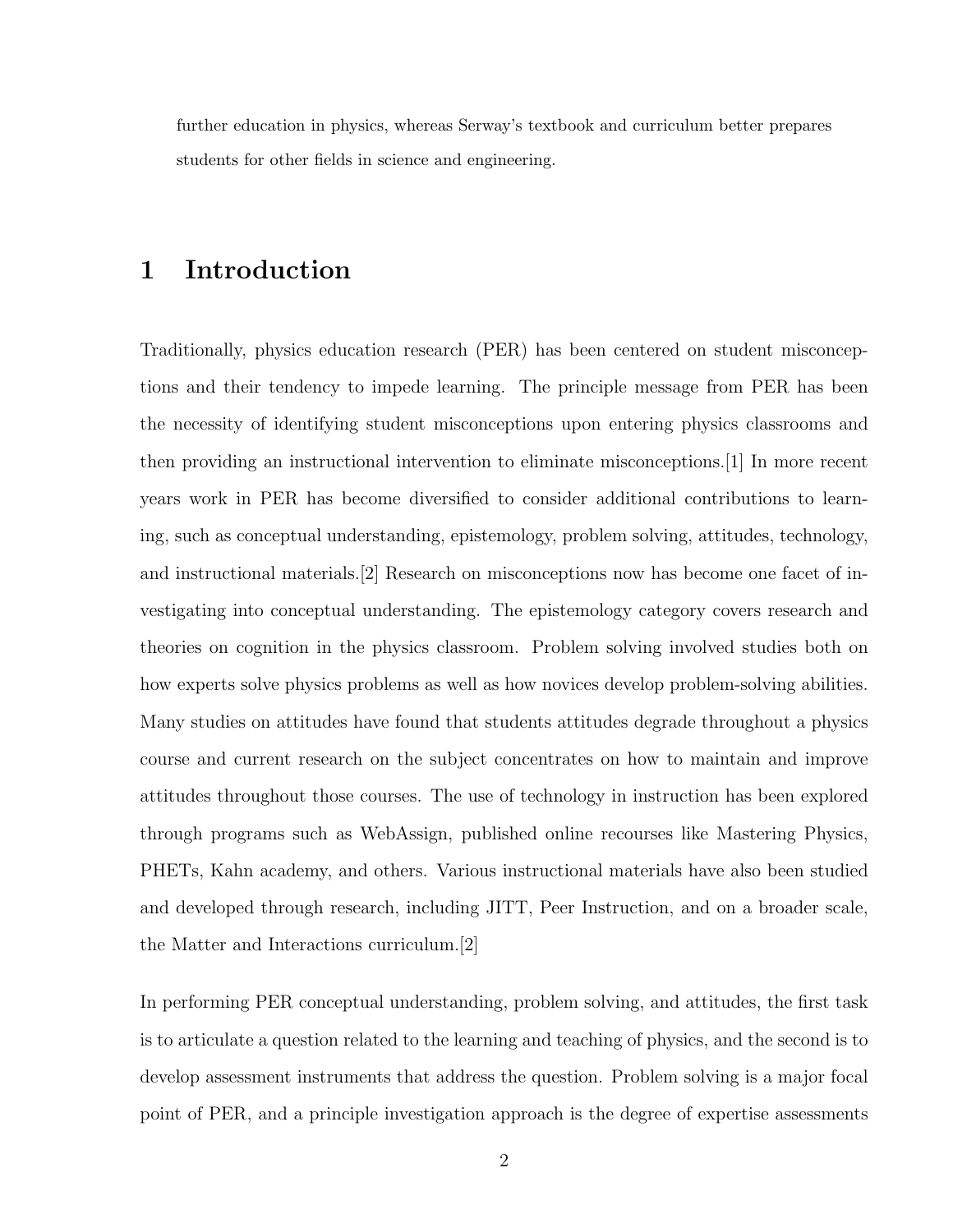used to show problem generalization techniques such as the ability to recognize key physical concepts in a given problem.[3] Extensive research, design, and validation have been implemented in the field of conceptual standardized tests such as the Force Concepts Inventory (FCI) and the Energy and Momentum Conceptual Survey (EMCS).[4] The FCI targets common misconceptions students have related to force and motion, whereas the EMCS focuses on energy misconceptions.[1][5]

While the listed assessment instruments are research validated, they do not give reliable results outside of the curriculum for which they were designed. For example, the FCI and FMCE are specifically designed for traditional physics instruction whereas the Matter and Interactions (M&I) curriculum takes an entirely different approach to the learning of physics; FCI and FMCE questions include distractor choices that focus on certain misconceptions that arise in the traditional curriculum. The M&I curriculum emphasizes physics concepts differently and has different course goals that make these misconception-based items less relevant for M&I students. As a result, the FCI will not give equally valid and reliable for both M&I students and traditional instruction students. Unfortunately, there are few assessment instruments designed for M&I curriculum due to the relatively recent development of the M&I curriculum. The Energy Concepts Assessment is currently the only instrument available designed to test concepts emphasized in the Matter and Interactions curriculum.[6]

In order to develop an assessment instrument specific to M&I it is necessary to establish precisely how it differs from the traditional curriculum. According to the authors description the M&I curriculum focuses on a few key concepts and introduces physics as emerging from these principles rather than separate subtopics.[7] The curriculum also emphasizes the importance of starting all problem solving using fundamental principles (momentum principle, energy principle, and angular momentum principle).[8] The process of modeling a physical system is also considered important; in M&I students are tasked with constructing models, simplifying, analyzing, and using them to make estimations. The language structure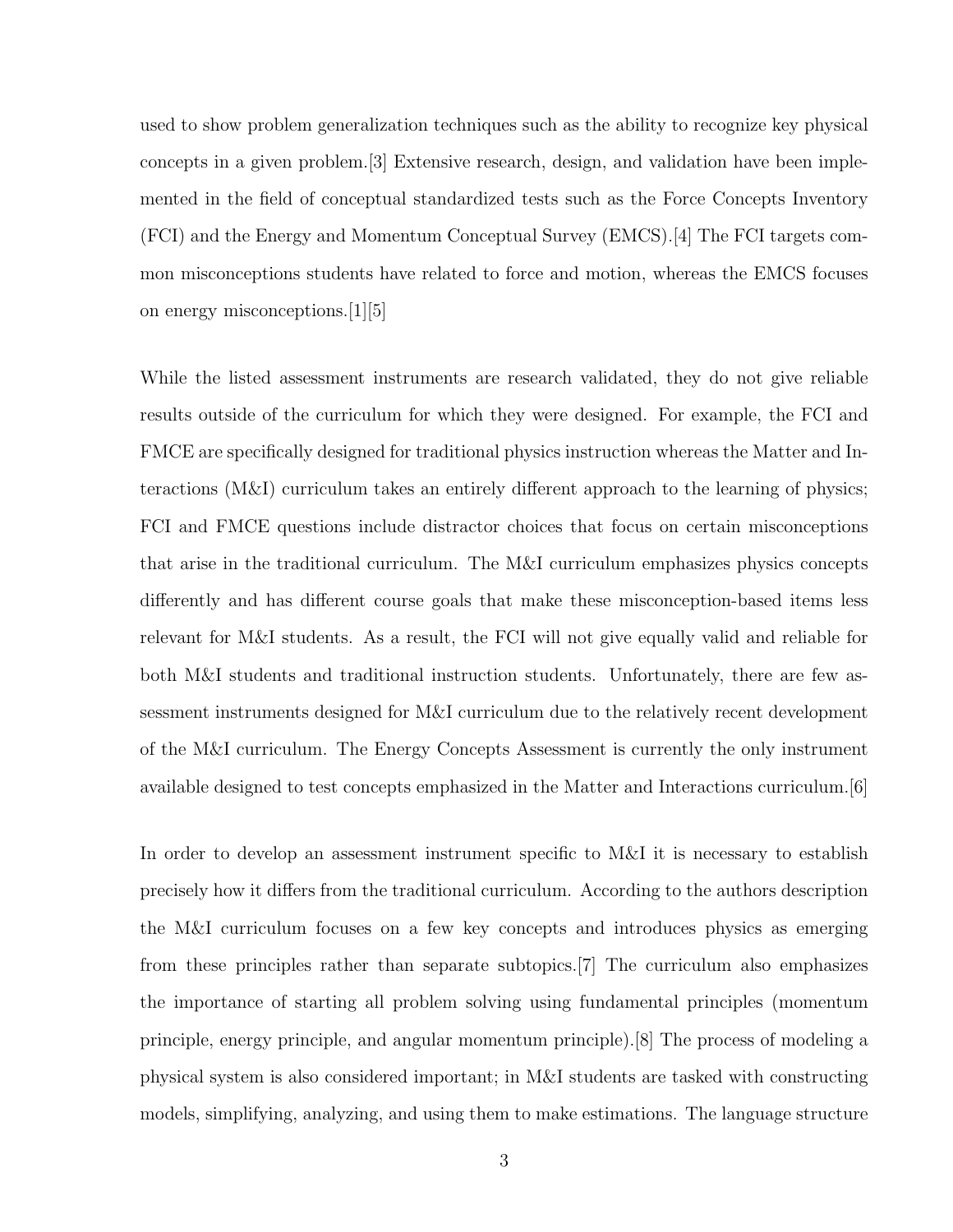and word choice in problems from the textbook and instrument are also different in that they are designed to prompt the use of physics principles. Showing the limitations of classical mechanics (relativistic corrections, quantized energy, ect.) is one of the core goals of the M&I curriculum, as well.

All of the listed concepts differ from those emphasized in a traditional instruction-based course, and questions that probe these differences must be integrated into any M&I assessment instrument. The first step to creating such an instrument involves recognizing these differences by comparing the M&I textbook and assessment instrument to a traditional physics instruction textbook and instrument that cover the same concepts. This information can then be used to construct questions that address the differences between curriculums.

## 2 Analysis of Textbooks

The complexity of the language involved in the textbook can be a major discriminating factor between curriculums. Complexity of language is measured through readability tests. Both the Gunning-Fog index and the Flesch-Kincaid Grade Level Formula are examples of readability tests.[9] The Gunning-Fog index formula compares the number of words per sentence and the number of complex words (3 syllables or more) to total number of words. The Flesch-Kincaid Grade Level Formula is slightly differs, comparing the total number of words to the total number of sentences, and the total number of syllables to the total number of words. The scores of the tests are intended to determine the difficultly of comprehension for a passage. For example, a textbook with a Gunning-Fog index or Flesch-Kincaid grade level of 20 would be more difficult to comprehend than one with an index or grade level of 15. The textbook with the score of 20 may not be appropriate for the course if it is intended for freshmen and sophomores in college. Differences in the estimated grade level of language, known as readability, between textbooks are a result of the differences between curriculums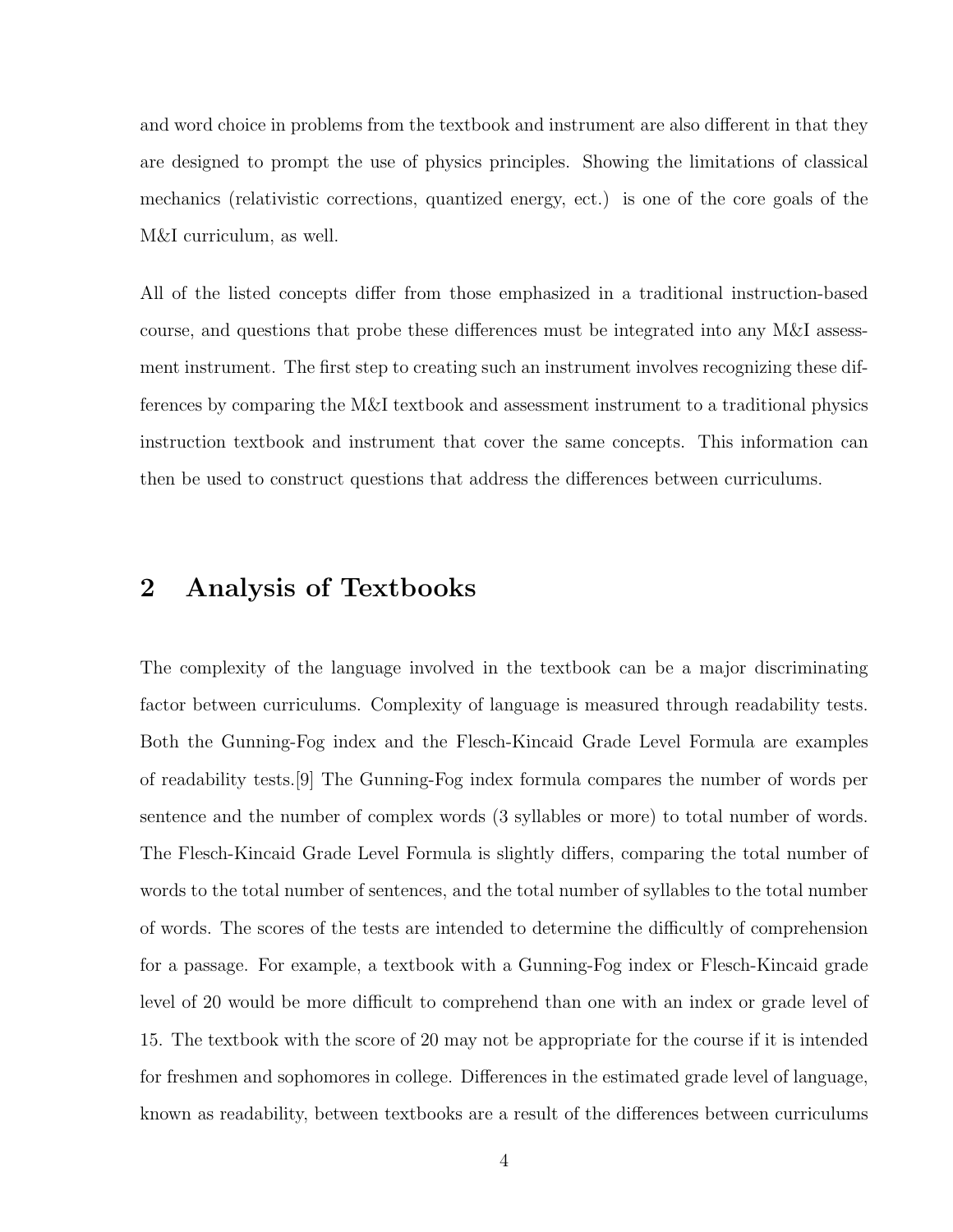and their intended audience.

No significant readability difference was found in the energy chapters between the M&I textbook and Raymond Serways Physics for Scientists and Engineers (Figure 1). Using an 800-word sample from the beginning of each textbooks introduction to energy chapter, M&I was found to have readability scores of  $13.85\pm2.94$  (Gunning-Fog index) and  $11.04\pm2.89$ (Flesch-Kincaid Grade Level Formula). Using the same sampling, Serways textbook was found to have readability scores of  $14.76\pm4.03$  (Gunning-Fog index) and  $11.95\pm3.67$  (Flesch-Kincaid Grade Level Formula). Since the readability scores of M&I and Serway are similar, the language complexity does not factor into the differences between the curriculums and textbooks.



Figure 1: A sample readability comparison between the M&I introductory energy chapter and Serway's introductory energy chapter.

#### 3 Analysis of Concept Tests

The questions from the M&I Energy Test differ from the EMCS questions in that they involve single principles or concepts (Table 1). Most of the questions can be directly linked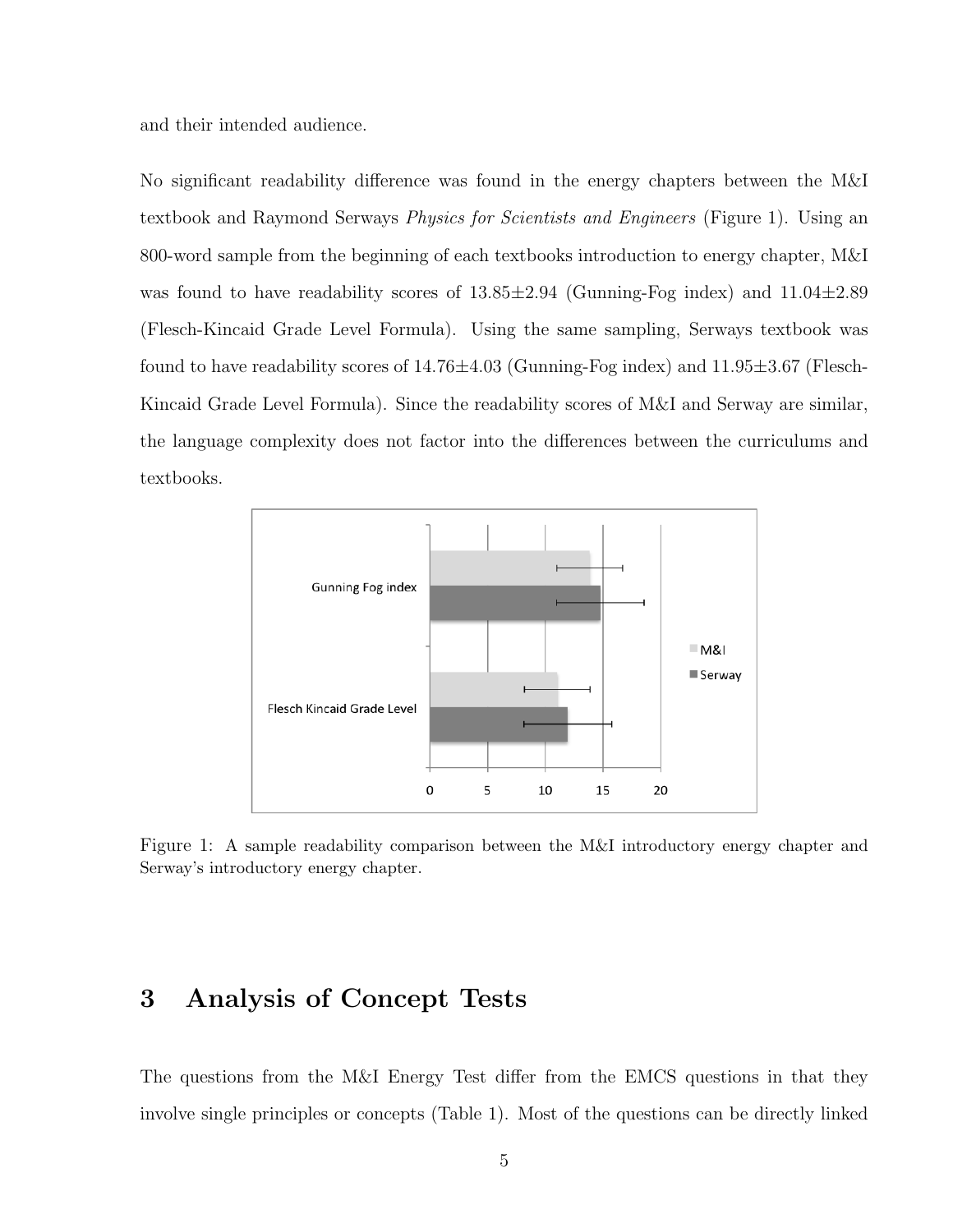to a single section throughout the energy chapters, and many of the sections are represented. Even further, many problems can be directly solved using methods and representations from their specific section.

| Item | $M \& I$ Energy Test             | <b>EMCS</b>                                                    |
|------|----------------------------------|----------------------------------------------------------------|
| 1    | Relativistic Kinetic Energy (EP) | Gravitational Potential Energy, Work                           |
| 2    | Rest Mass Energy (EP)            | Gravitational Potential Energy and Kinetic Energy (PI)         |
| 3    | Energy as a Scalar               | Elastic Collision, Conservation of Momentum                    |
| 4    | Energy as a Scalar               | Gravitational Potential Energy, Energy as a Scalar (PI)        |
| 5    | Kinetic Energy                   | Conservation of Momentum, Elastic and Inelastic Collisions (T) |
| 6    | Electric Potential Energy (EP)   | Conservation of Energy, Gravitational Potential Energy         |
| 7    | Gravitational Potential Energy   | Conservation of Momentum $(T)$                                 |
| 8    | Gravitational Potential Energy   | Tension Force, Work                                            |
| 9    | Electric Potential Energy (EP)   | Conservation of Energy                                         |
| 10   | Spring Potential Energy          | Energy as a Scalar $(T)$                                       |

Table 1: The concepts involved in the first 10 questions of each concept test. The EMCS questions often contain several linked concepts in a single question, whereas the M&I Energy Test questions involve a single concept or principle.  $(EP) = Elementary$  Particles  $(PI) = Path$  Independence  $(T)$ = Technology-based Surface Features

One example shows how the M&I Energy Test items are derived from M&I textbook representations of concepts. Question 10 is a potential energy problem that is represented by springs. Spring potential energy situations are introduced in Chapter 6 Section 1 with an energy curve plotting potential energy as a function of the springs stretch (Figure 2). Since M&I students are introduced to this topic with this graph, they can relate the concepts of stretch and spring potential energy. Question 10 is a problem where one spring is compressed and another is stretched by the same distance. Given the springs have the same stiffness, the students have to recognize that there is no difference in spring potential energy as long as the compression distance is equal to the stretch distance. M&I students would be able to relate this concept to the energy curve and solve the problem given the original parabolic representation of spring potential energy.

Whereas traditional assessment instruments do not cover the limits of classical mechanics, the first question of the M&I Energy Test involves a relativistic adjustment for the kinetic energy of an electron. Since it is a goal of the M&I curriculum, the limitations of classical mechanics are expressed in the instrument. While the adjustment is not quantitatively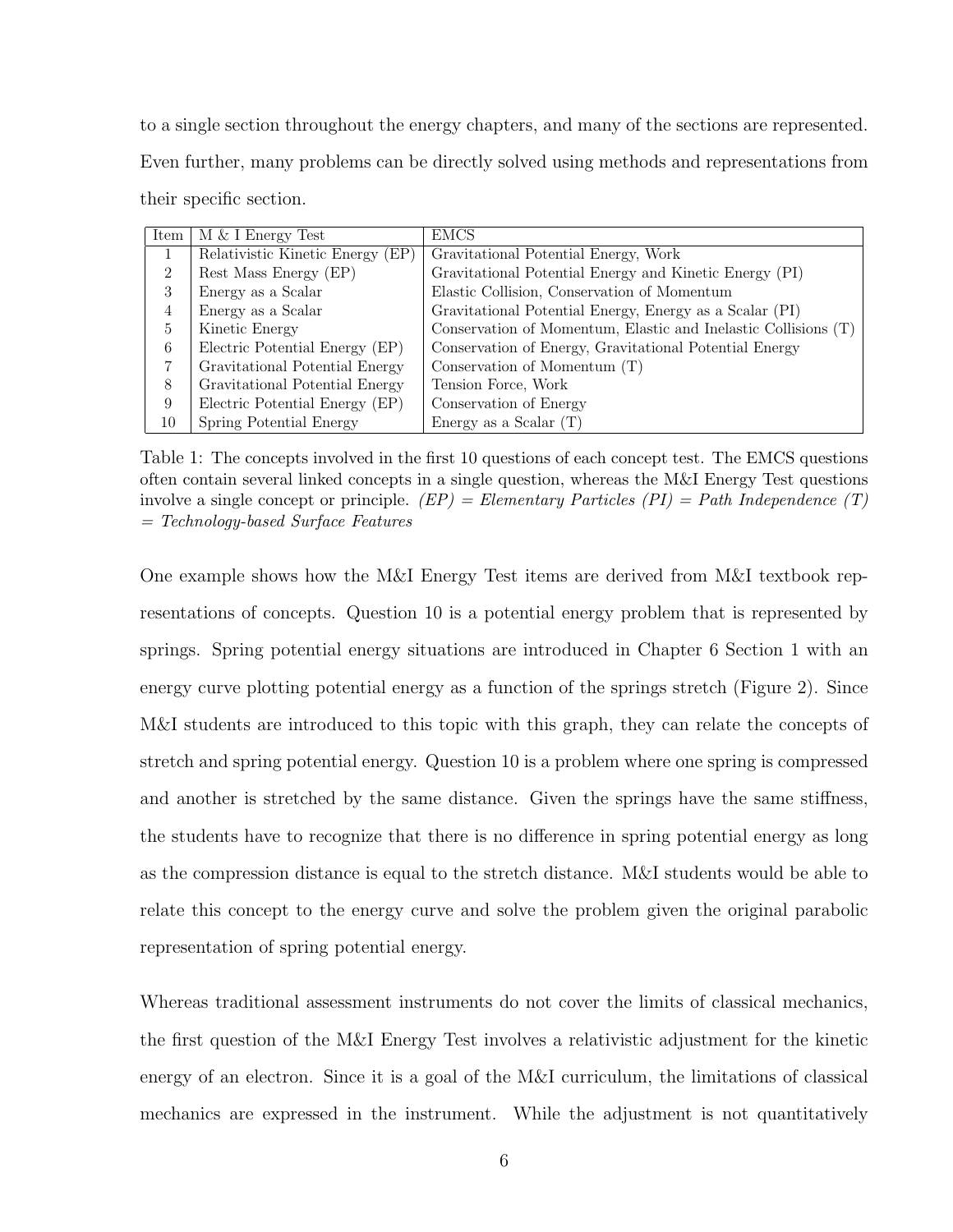

Figure 2: Potential energy as a function of stretch s for an ideal spring, as presented in the M&I section on spring potential energy

described in the answers, the key concept of the necessary adjustment is involved to check if students recognize the relativistic cases. Additionally, Question 2 relates rest mass energy to classical mechanics, as is covered in Chapter 5 Section 2. While the question only involves the definition of the rest mass energy, it still requires students to understand the relativistic concept of rest mass energy and how it connects the energy and momentum principles.

The M&I textbook includes the quantum mechanics concept of quantized energy levels in Chapter 7. The M&I Energy Test also includes this concept in Questions 25 and 26 where it includes energy emission lines and ground state absorption spectrum. Both of these cases do not apply to classical mechanics due to the low energy levels and Serway briefly includes the topic in an optional section in Chapter 8, but M&I places a much greater emphasis on the topic by dedicating all of Chapter 7 to energy quantization. Sherwood chose to introduce energy quantization with classical mechanics energy concepts to show another limitation of classical mechanics, which leads to a complete and unified view of physics.

While the relativistic and quantum examples convey the image of physics as a unified field by explaining how they align with classical mechanics, Questions 6, 9, and 31 do so by showing electricity and magnetism problems that parallel classical mechanics energy problems. Questions 6 and 9 are electric potential energy problems involving fundamental interactions. Question 6 requires the definition of electric potential energy to calculate the increase in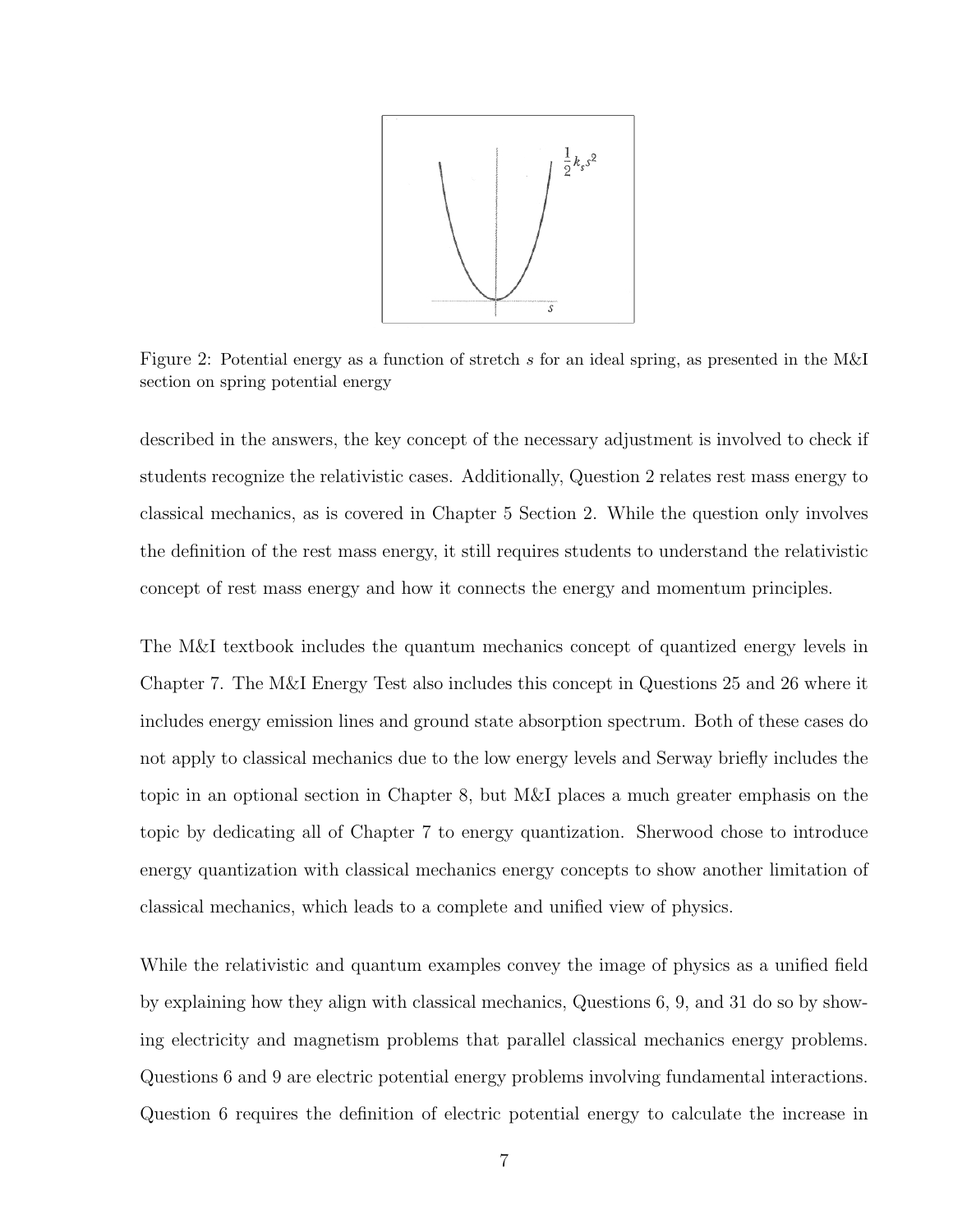potential energy as the number of protons in a system increases. Question 9 requires applying electric potential energy concepts to determine where the potential energy is greatest along a path. Electric potential energy is a unique topic for a classical mechanics curriculum since it is typically omitted from traditional classical mechanics courses, and introduced in traditional electricity and magnetism courses. Serway does not include the topic until the third chapter of his E&M volume, which is the 25th chapter of his introductory physics series, whereas the M&I textbook first discusses it in Chapter 5 Section 13. While electric potential energy is not strictly a classical mechanics topic, its introduction in the energy chapters allows students to relate the energy between electric charges to the energy between macroscopic objects. This early comparison promotes a unified view of energy by allowing students to compare macroscopic objects to atomic particles through energy, rather than presenting them as separate, divided topics.

Question 31 is also an E&M question but instead focuses on applying the definition of kinetic energy. The problem involves a moving electron that changes direction, but not speed, during an undisclosed time period. As a result, students are expected to recognize that the net force on the electron was nonzero, but the net work done on the electron was zero. This problem is an extension of Question 5, which requires students to recognize that a change in direction of a moving ball is a change in kinetic energy. While Question 31 involves work and net forces, it is the same as Question 5, but modified to include elementary particles to express the uniform application of the definition of kinetic energy.

Apart from limitations and a unified view of physics, the M&I Energy Test does include two modeling problems. In Question 17, students are asked which system must be chosen if kinetic energy, spring potential energy, and gravitational potential energy are included. Question 18 gives students a system and then asks which types of energy apply to the system. Comparatively, the EMCS does not have any questions which involve modeling, and modeling is an unusual topic for assessment instruments. Despite this, the M&I Energy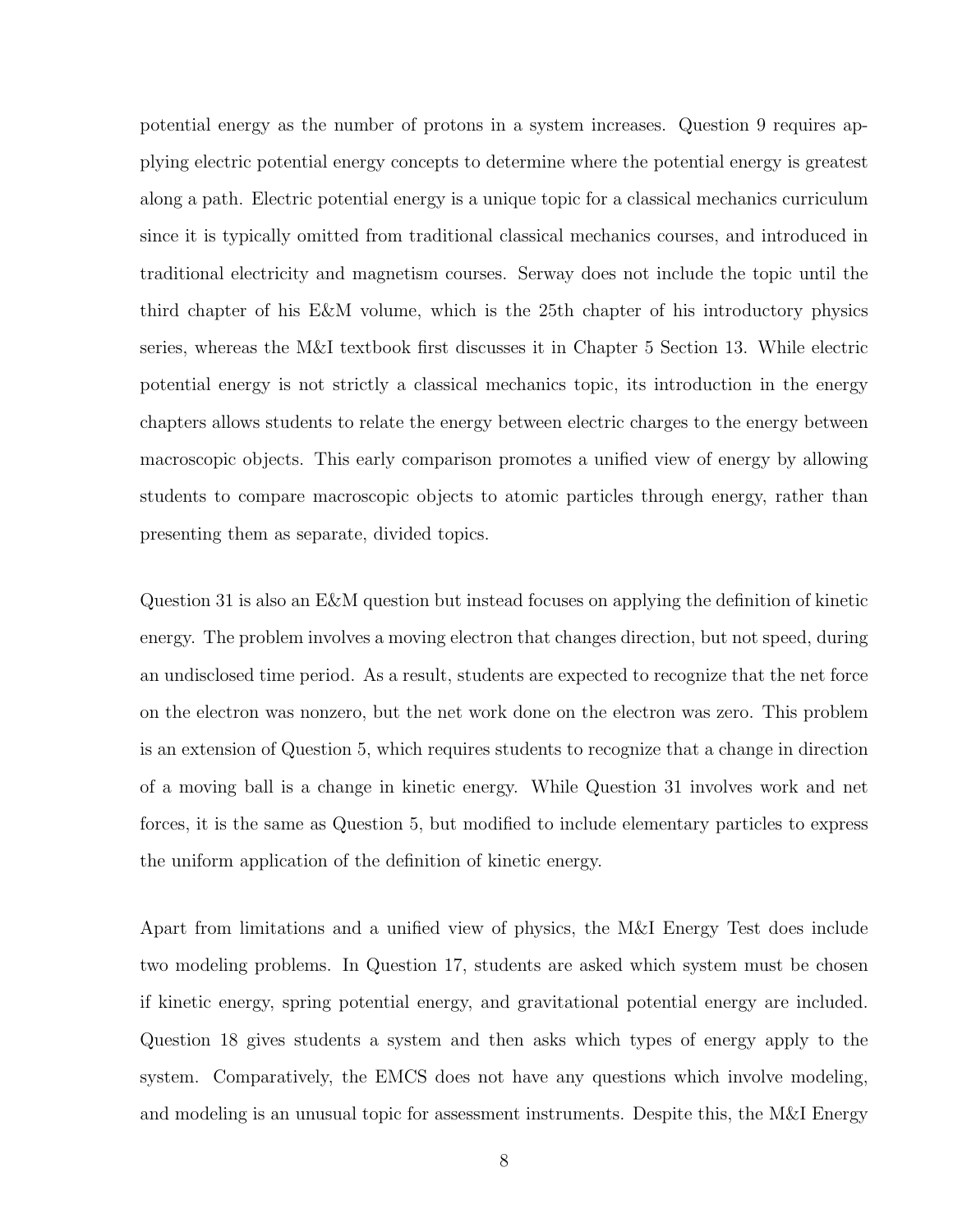Test includes these problems due to modelings emphasis in the M&I curriculum.

## 4 Discussion

Given the analysis of the instrument, the M&I Energy Test does adhere to the M&I course goals that differ from the traditional physics curriculum. These differences do not necessarily create a more effective curriculum, but rather change the skills students develop throughout the semester. Students in the M&I curriculum are intended to develop skills and knowledge strongly related to the entire field of physics, whereas students in the traditional curriculum are intended to develop different types of problem solving skills as a result of the emphasis on force and motion.

The M&I curriculum focuses on skills associated with the field of physics such as modeling, understanding and relating the branches of physics, and the use of fundamental principles as a basis for problem solving. While these skills are useful in the field of physics, they are inherently limited in other fields such as chemistry, biology, and even engineering. Students studying these other fields have little use for equations including relativistic adjustments, but will likely find additional time spent on force and motion problem solving to be more valuable. At the same time, traditional instruction students will likely find circular motion applications of Newtons law to fit into its own category, as is the case in Serway, and problem solving skills will develop accordingly. M&I students learn circular motion problems at the same time as other problems using the same fundamental principles, and thus develop different problem solving skills that are based on principles rather than relating them to surface features. The same can be said for modeling and just about any other difference between the curriculums; the curriculum goals, textbooks, and assessment instruments indicate that the M&I curriculum develops skills and tools that provide a stronger background for future education in physics, whereas the traditional physics curriculum accommodates a much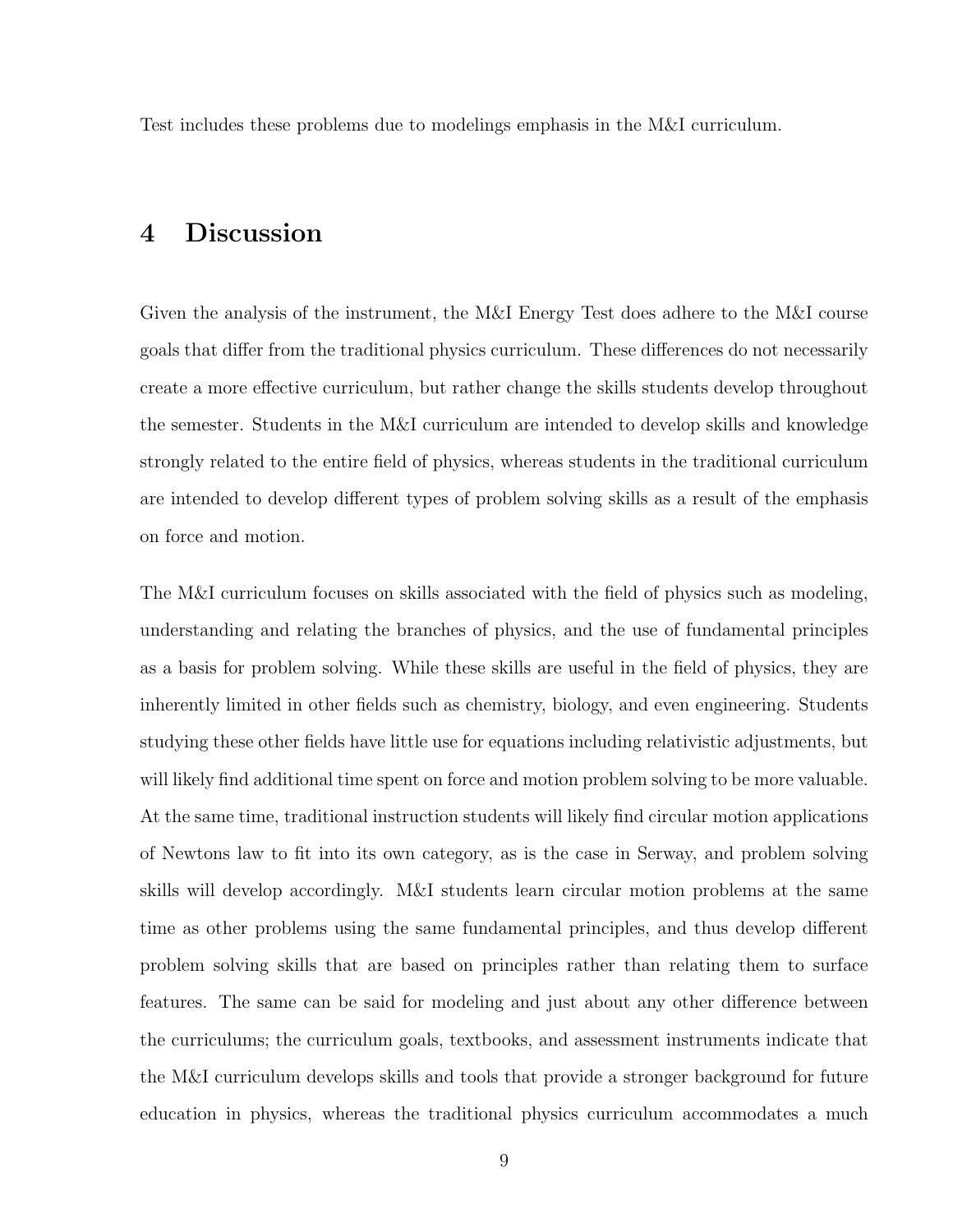broader audience, excluding topics and course goals that are not necessarily functional in other fields, while both convey the information and concepts at the same readability level.

#### 5 Summary and Future Design

The goal of this study was to develop a basis for a future M&I assessment instrument by comparing the differences between the M&I and traditional instruction curriculums. Assessment instrument are not equally valid for for all curriculums because they are based on curriculum goals. Consequently, assessment instruments must be developed so that curriculum goals and language are emphasized; comparing the M&I curriculum to the traditional physics curriculum provides a strong basis for determining the focus of the M&I curriculum.

The two curriculums were compared using readability tests, textbook analysis, and analysis of existing assessment instruments for both curriculums. Using the Gunning-Fog index and the Flesch-Kincaid Grade Level Formula, no significant difference was found in terms of readability between the M&I textbook and Serway's introductory physics textbook. However, the analysis of the textbooks and assessment instruments resulted in several clear differences, all of which relate to the M&I course goals. These course goals directly affect the skills the students learn throughout the course. The M&I curriculum develops skills that provide a stronger background for future education in physics, whereas the traditional physics curriculum focuses on skills also used by engineers and other scientists.

#### References

[1] Hestenes, David, Malcolm Wells, and Gregg Swackhamer. "Force Concept Inventory." The Physics Teacher 30 (March 1992): 141-58.